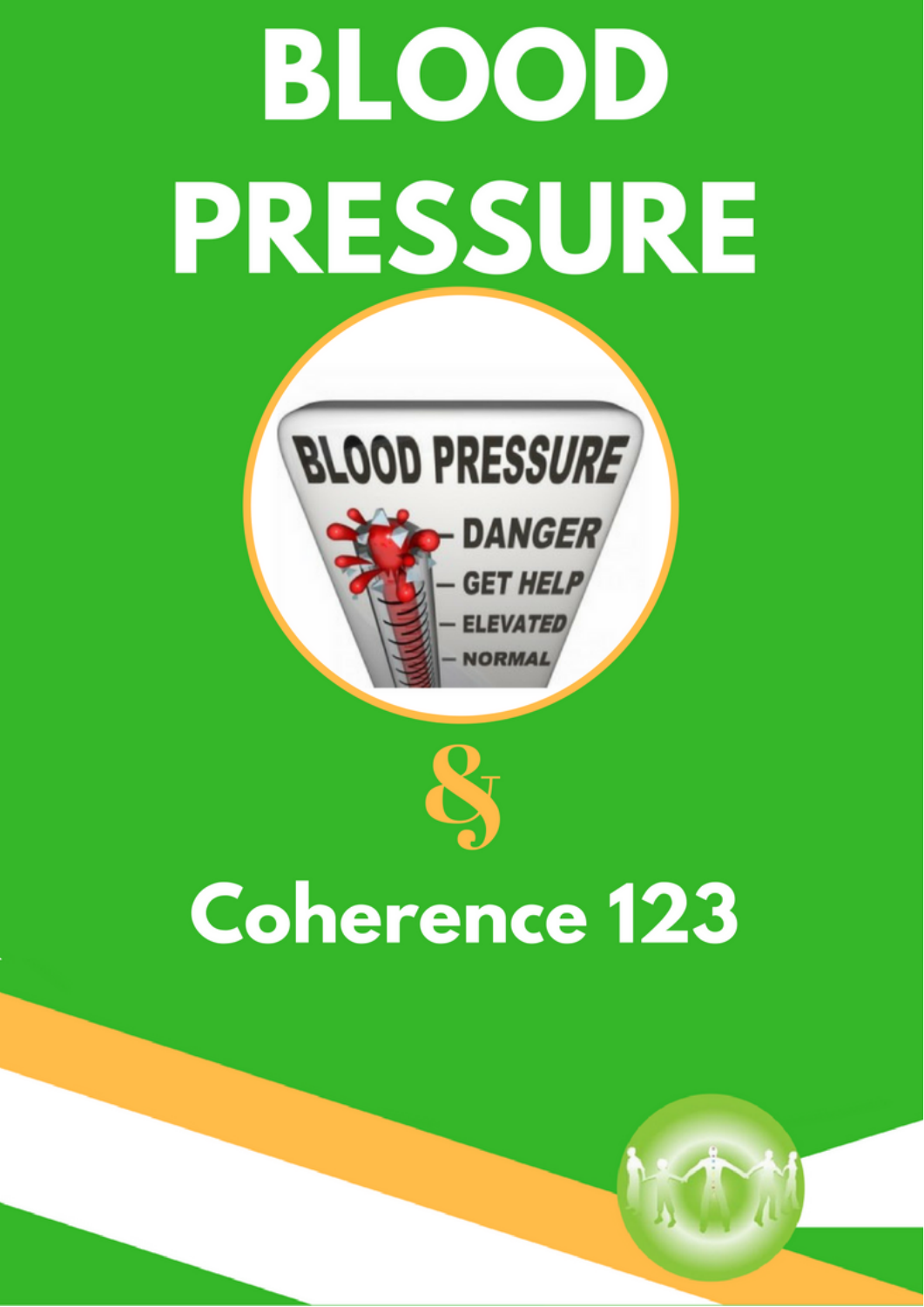## **Blood Pressure & Coherence 123**

Here are some tips to show you how to deal with blood pressure issues.

This is a very common condition in our society.

I am going to recommend some alternative practises but first get advice from your doctor.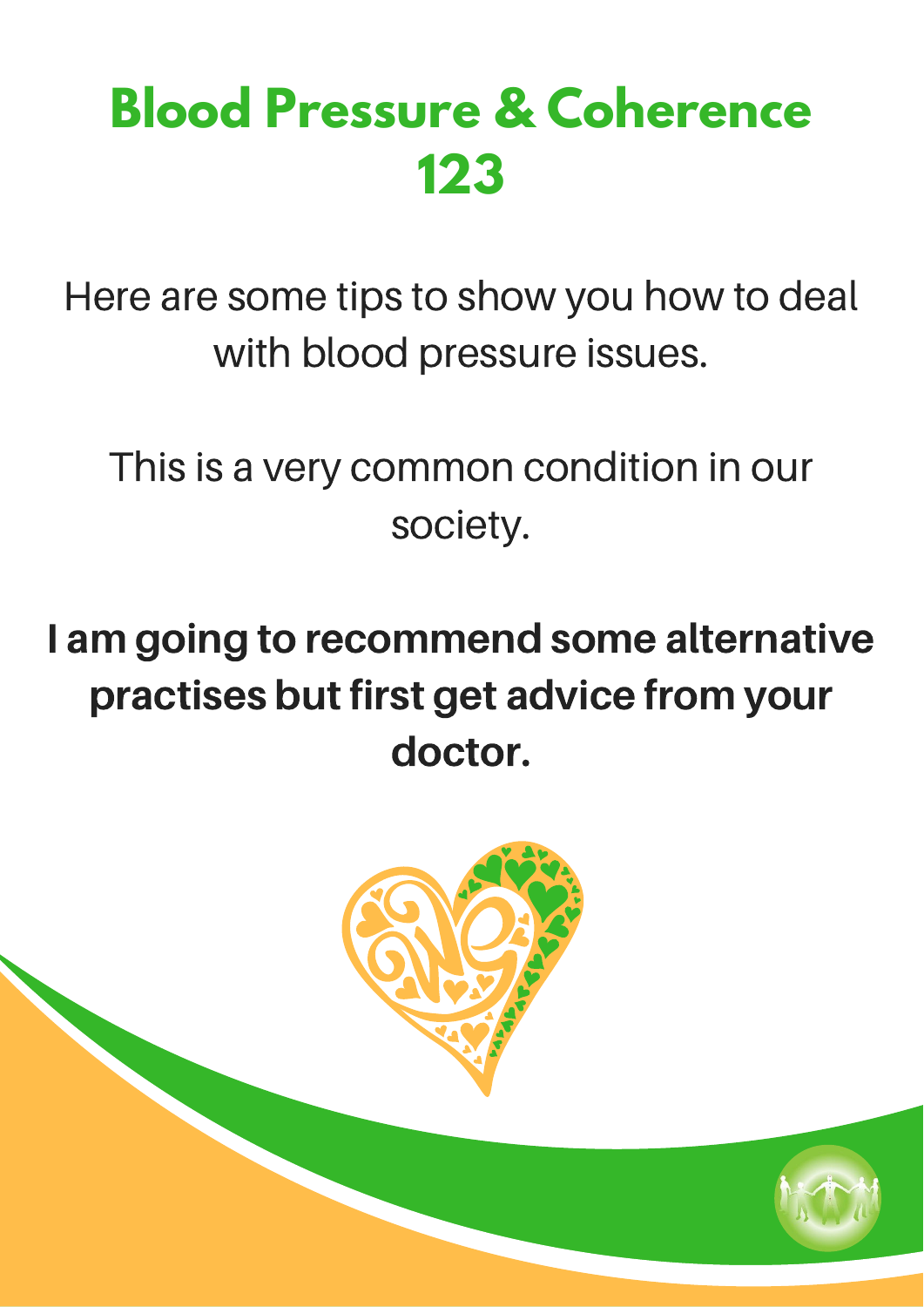#### Integrative Medical Doctor

If you can, get a second opinion from an integrative MD. That is a medical doctor, who does all the western medicine testing. He/she can suggest treating your blood pressure, if possible, without medications or prescription drugs and treat you alternatively.

You will see if it's possible to get your blood pressure under control whether it's high or low using alternative medicine.

#### **Meditation**

Meditation is important. Often stress is linked to hypertension and meditation will help.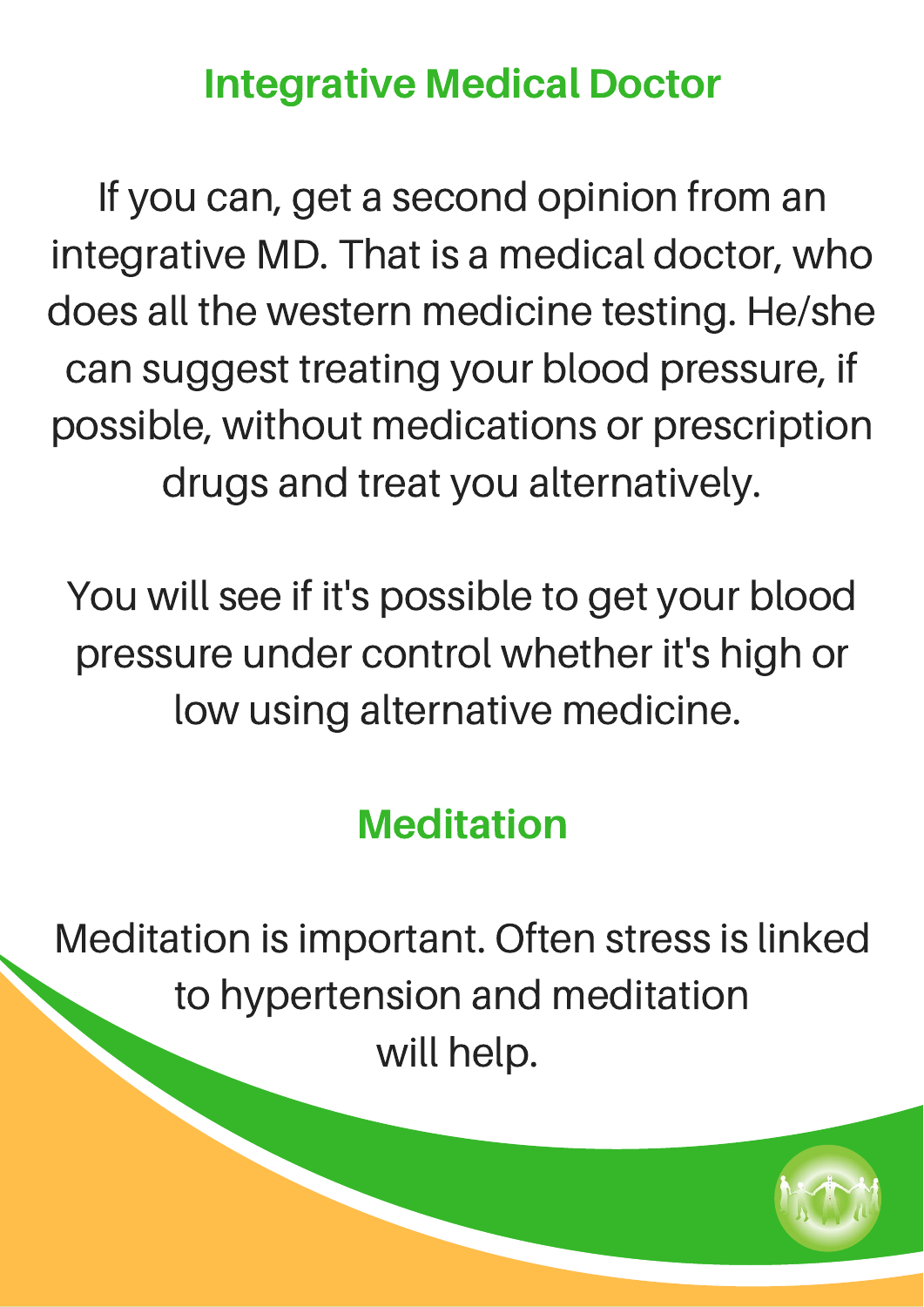#### Exercise

Some people like to do exercise classes like yoga or stretching. It can be very important to help relax your body.

Sprinting is really important. You can do 3 x 30 second sprints, 3 times a week. Build up slowly because you don't want your blood pressure to peak. You may start off just sprinting for 3 seconds and build-up slowly.

From the sprinting you should see a decrease in blood pressure or your blood pressure coming up if you have low blood pressure.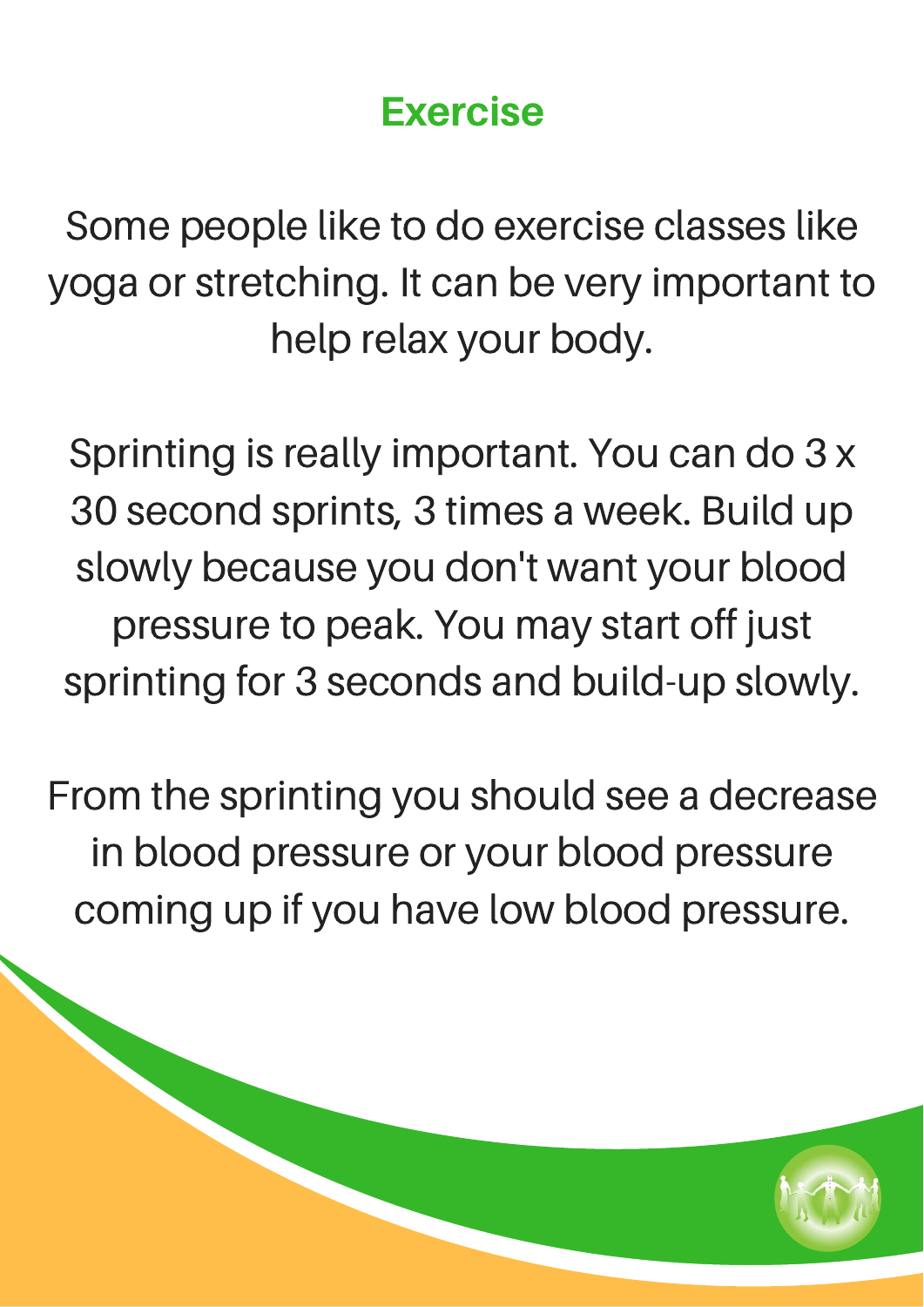#### Diet

### Look into your diet and see if it is an acidic diet. Make sure you are eating an alkaline diet.

#### **Magnesium**

You can use magnesium oil to spray into healthy water. You can spray it onto your body. You can use magnesium cream. For chronic muscular tensions that can be associated with blood pressure issues, use magnesium flakes in a bathtub or Epsom salt to help relax you. Don't make the bath too hot if you have hypertension. Keep it luke warm. It will be safer for you.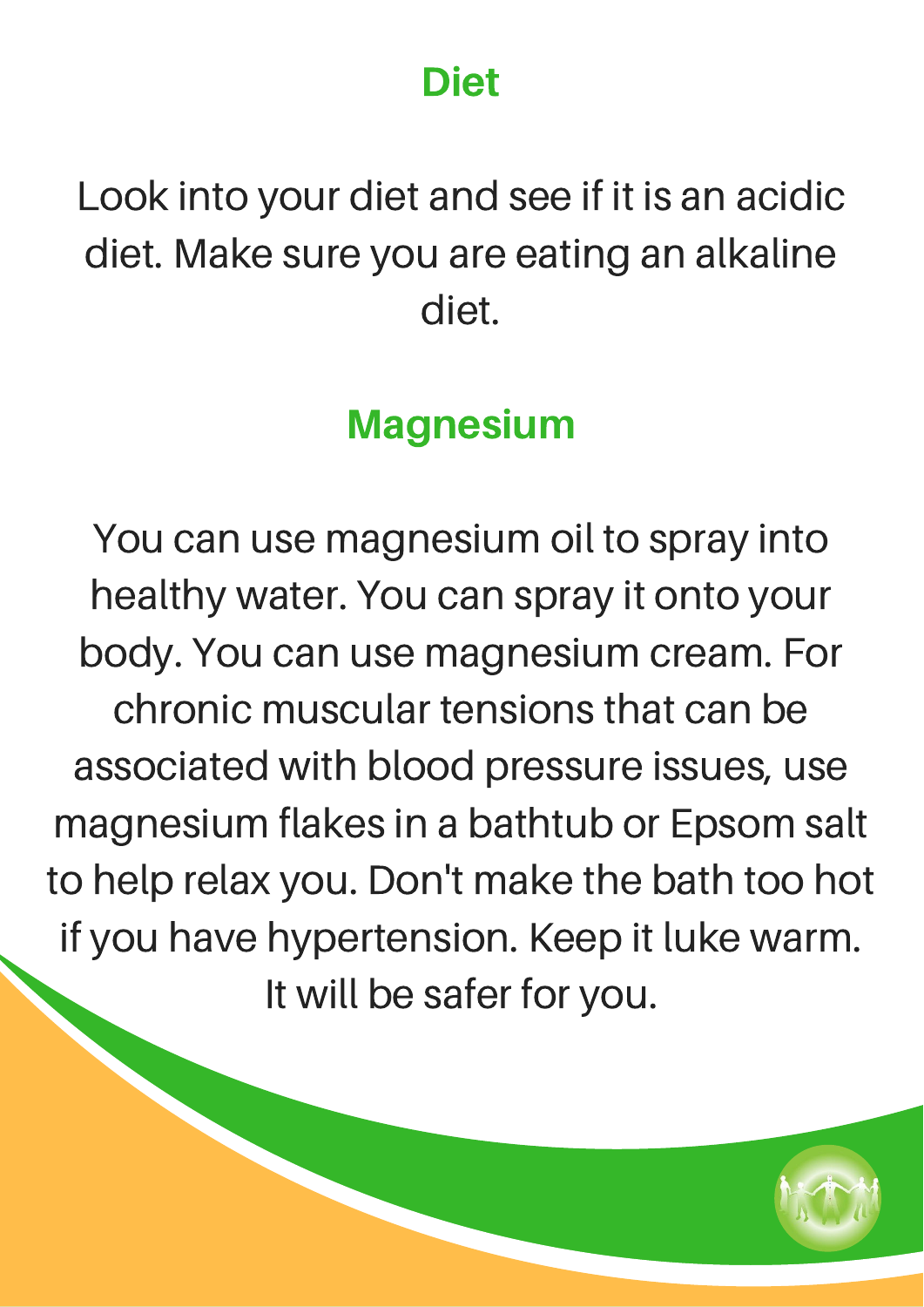#### Find An Alternative Therapist

An alternative therapist can help if you have some negative emotions that are causing your blood pressure issues.

People with hypertension or low blood pressure are often prone toward goodism or perfectionism.

Sometimes people with high blood pressure report having longstanding emotional problems that they don't seem to be able to resolve. The pressure builds up slowly over time and before you know it you're going into danger zone, so this is not good.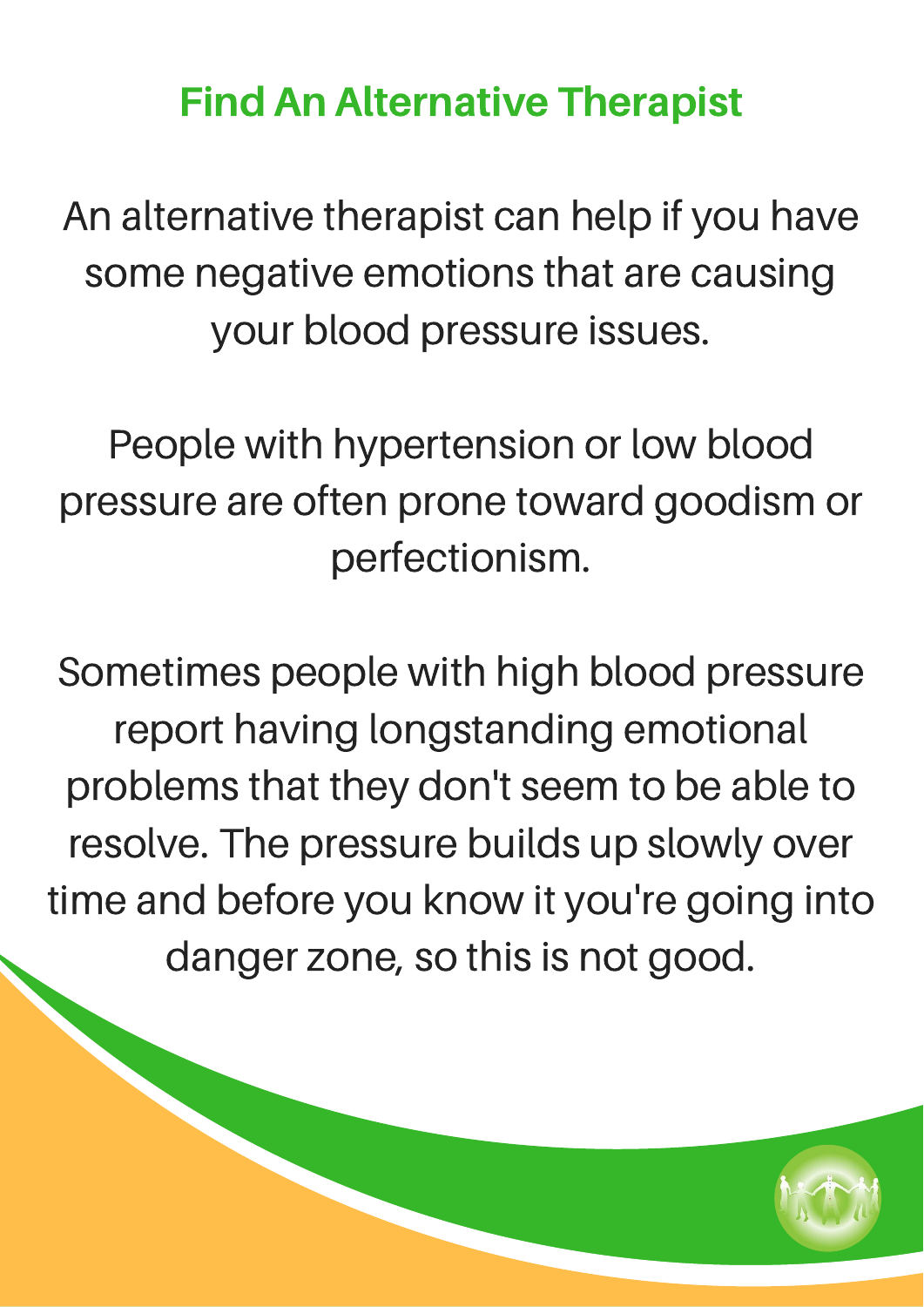People with low blood pressure seem to have a common theme that they didn't feel loved as a child. So it's something that you can deal with in therapy to talk about these things and the psychosomatic causes in any illness.

It is important to look at. It could be a major cause in dealing with blood pressure.

### Coherence 123

We'd like to also use Coherence 123 it is a very effective technology that you can learn to use for yourself, you can access it through Global Healing Exchange.